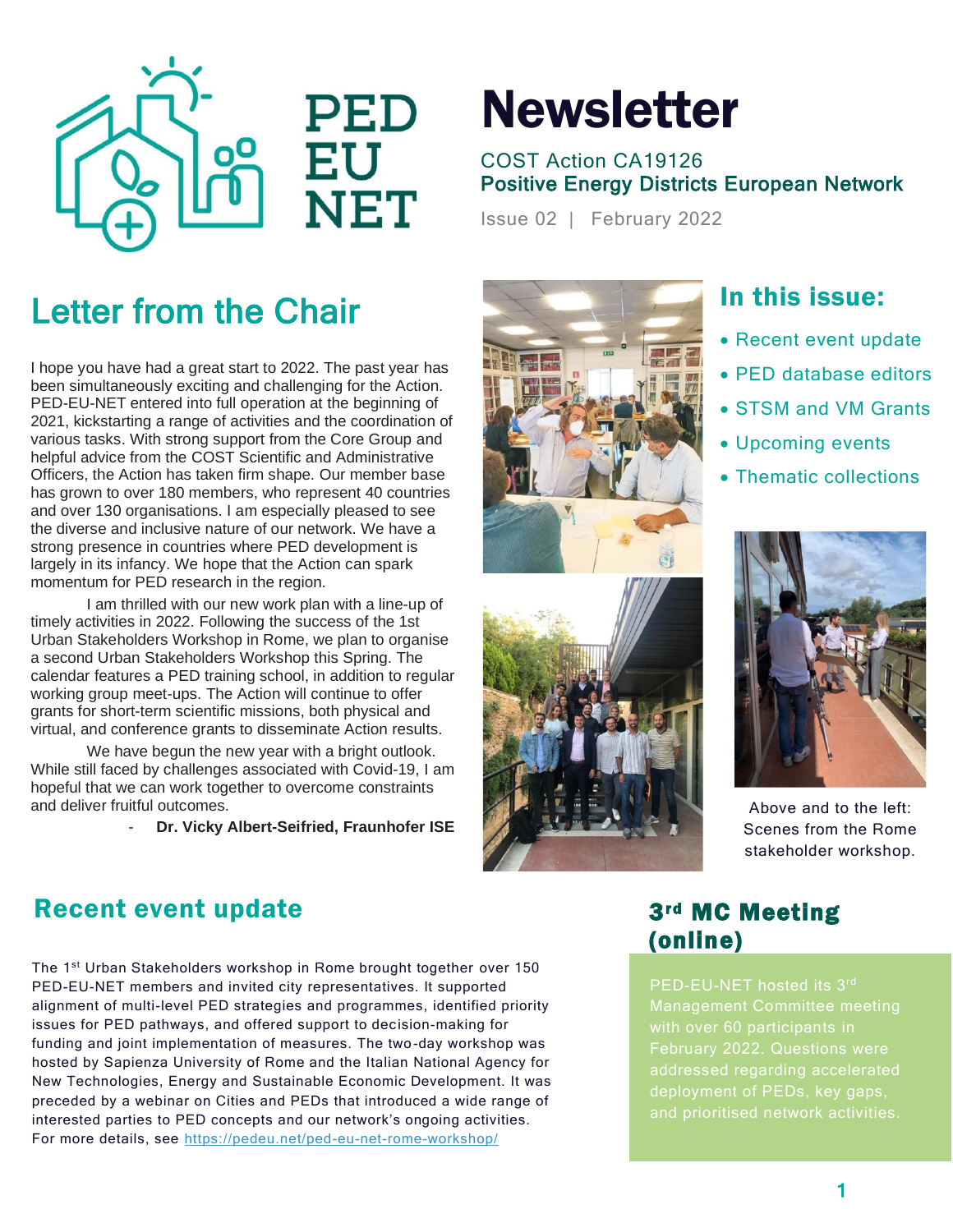#### Follow the COST Action PED-EU-NET on Twitter:

#### [https://twitter.](https://twitter.com/ped_eu) [com/ped\\_eu](https://twitter.com/ped_eu)



## Call for PED database editors

WG1 is looking for PED database March editors to join their exciting work. Editors will be given access to the online database in 2022. They will be responsible for communicating with a EE group of PED and PED Lab case study contacts, in order to implement a state-of-the-art survey, provide timely support, and verify entries.

## Short-Term Scientific Missions and Virtual Missions

Following up on positive experiences from last year, PED-EU-NET is pleased to offer a number of STSM and Virtual Mobility Grants during 2022. Members who wish to host and supervise a research mission are encouraged to contact Core Group members to feed into the call specification and tailor these grants to your needs.

## Upcoming Events

The European Covenant of Mayors is hosting a session on Positive Energy Buildings and Districts during 10:00-11:30 on 15 February. The focus is on 'Transforming buildings and districts into power plants', targeted at local government experts, smart city developers, and researchers. See [https://www.eventbrite.co.uk/e/transforming](https://www.eventbrite.co.uk/e/transforming-buildings-and-districts-into-power-plants-tickets-251172432507)[buildings-and-districts-into-power-plants-tickets-251172432507](https://www.eventbrite.co.uk/e/transforming-buildings-and-districts-into-power-plants-tickets-251172432507)

The Smart and Sustainable Planning for Cities and Regions (SSPCR) Conference is scheduled for 18-22 July 2022, with an abstract submission deadline of 14 March. The conference features two special sessions on PEDs which welcome submissions: [https://www.sspcr.eurac.edu/session-planning-and-implementing-positive-energy](https://www.sspcr.eurac.edu/session-planning-and-implementing-positive-energy-districts-from-concept-to-practice/)[districts-from-concept-to-practice/](https://www.sspcr.eurac.edu/session-planning-and-implementing-positive-energy-districts-from-concept-to-practice/) and [https://www.sspcr.eurac.edu/session-towards](https://www.sspcr.eurac.edu/session-towards-a-sustainability-assessment-of-positive-energy-districts)[a-sustainability-assessment-of-positive-energy-districts](https://www.sspcr.eurac.edu/session-towards-a-sustainability-assessment-of-positive-energy-districts)

Cities4PEDs is running a series of Energy Lunch talks, to discuss strategies for PED implementation, drawing on experiences from existing innovative practices. Join the weekly series starting 16 February:<https://energy-cities.eu/event/energy-lunch-talk/>

## Thematic Collections

A special issue call on 'Integrating BIM and Sustainability in Cities and Buildings': [https://www.mdpi.com/journal/energies/special\\_issues/bim\\_sus\\_cities\\_build](https://www.mdpi.com/journal/energies/special_issues/bim_sus_cities_build)

A special issue on 'Making low-carbon places' for which PED-EU-NET is sponsoring a workshop in March 2022: [https://think.taylorandfrancis.com/special\\_issues/norsk](https://think.taylorandfrancis.com/special_issues/norsk-geografisk-tidsskrift-norwegian-journal-carbon-places/)[geografisk-tidsskrift-norwegian-journal-carbon-places/](https://think.taylorandfrancis.com/special_issues/norsk-geografisk-tidsskrift-norwegian-journal-carbon-places/) (selected authors are invited)

An emerging collection on 'Research Innovations for Advanced Analysis and Multiperformance Driven Design in the Built Environment': [https://www.mdpi.com/journal/energies/special\\_issues/multiperformance\\_environment](https://www.mdpi.com/journal/energies/special_issues/multiperformance_environment)

A collection on 'Urban Energy Poverty & PEDs': [https://www.frontiersin.org/research](https://www.frontiersin.org/research-topics/14352/urban-energy-poverty-and-positive-energy-districts)[topics/14352/urban-energy-poverty-and-positive-energy-districts](https://www.frontiersin.org/research-topics/14352/urban-energy-poverty-and-positive-energy-districts)